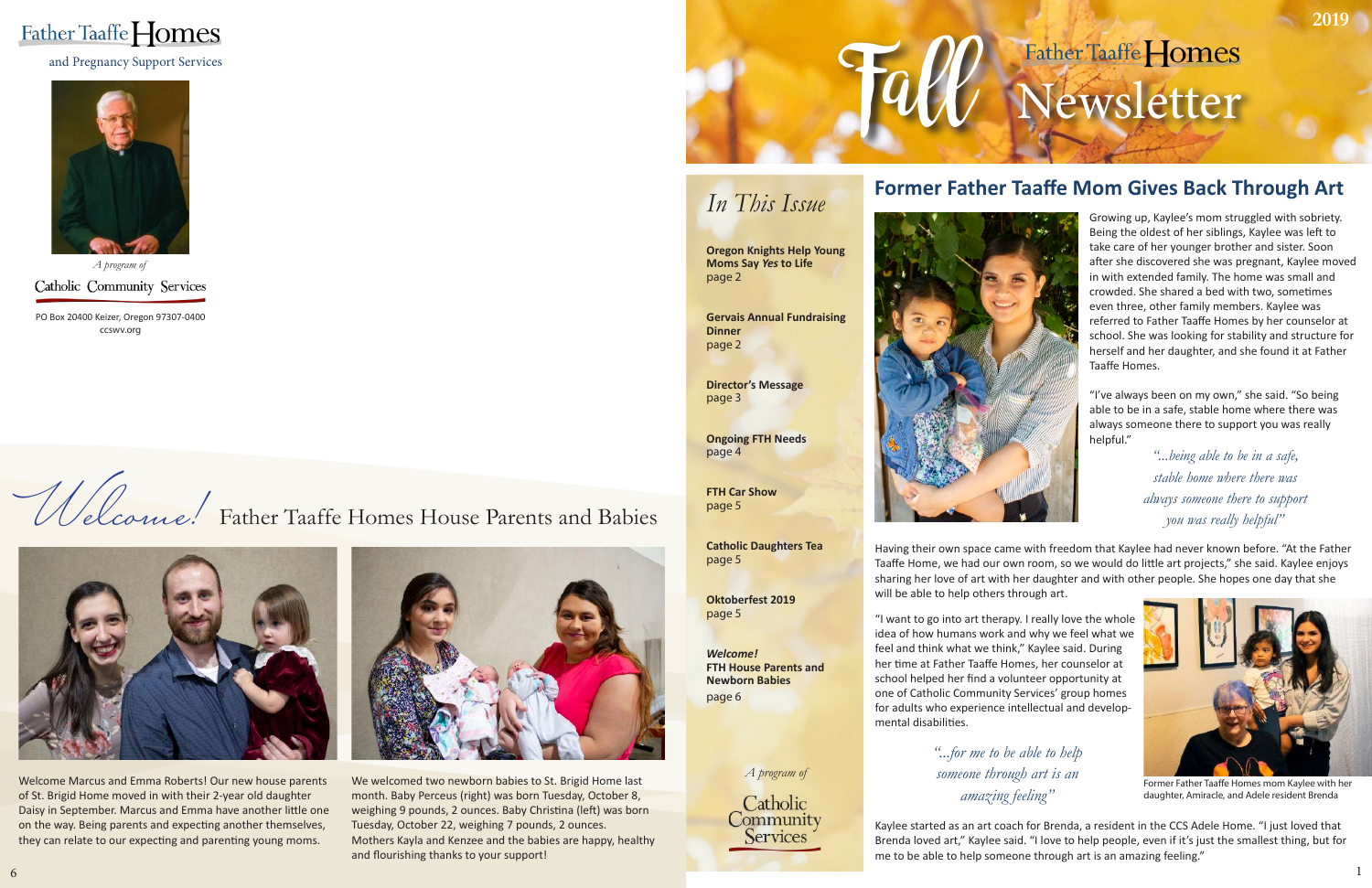In 1975 on St. Patrick's Day, Father Taafe opened St. Brigid Home to meet the growing need for safe, stable housing for pregnant and parenting young moms.

and Pregnancy Support Services

Dear Friends,

Our focus in both Father Taaffe residential services and neighborhood-based pregnancy support services is not only the physical health of the baby, but the health and well-being of the mom. Our house parents and community health workers help the young moms develop their knowledge of parentng skills, form safe, stable, nurturing relatonships with other healthy adults, and support them in becoming independent.



Last year, the Father Taafe Homes and Pregnancy Support Services helped 60 young women say *Yes* to life. Today, as you read this, two newborn babies and their moms are receiving compassionate around-the-clock care, support and coaching at St. Brigid Home.

The young women and babies served by the Father Taaffe Homes turn to us when they don't have a safe, stable place to raise their babies. They turn to us when they don't have healthy social connections or a support system. Your support makes it possible to provide all of these things.

James Seymour *Executve Director* Catholic Community Services

rhun *k. Sta*ves

*Nurturing homes and community-based support for pregnant and parentng young moms who say Yes to life*

| My check is enclosed.                                                                                                                       | <b>Giving options:</b>                                                     |
|---------------------------------------------------------------------------------------------------------------------------------------------|----------------------------------------------------------------------------|
| ] I would like to give using my credit card: __Visa __Mastercard __American Express<br>(*Please fill out card information on reverse side.) | One-time gift of $\zeta$                                                   |
| I I would like my payment deducted automatically from my schecking savings<br>(*Please fill out auto debit portion on reverse side.)        | Monthly gift of $\frac{1}{2}$<br>Annual gift of $\frac{1}{2}$<br>for years |
| Please contact me about volunteering.                                                                                                       | (Please fill out the information on the reverse) $\rightarrow$             |

You can also make a secure donation online at ccswv.org or contact communications@ccswv.org for more information.

Please continue to pray with us for the young women and babies served, and consider making a gift of financial support. Like Kaylee, whose story is on page 1, the young women who graduate from Father Taafe Homes leave with an awareness of the importance of community and with confdence that they can reach for their dreams. Like baby Christna and baby Perceus pictured here, the babies at Father Taafe Homes are surrounded and nurtured by your love through your support of our staf.

It is a very exciting time at the St. Brigid Father Taaffe Home. We welcomed two new babies this fall. Thanks to generous and loyal supporters like you, Father Taaffe Homes is a 100% donor funded program.

While monetary donations are extremely important, tangible items such as shelving, storage containers and tools are currently needed. Donations of diapers are always welcome.

Joshua Graves *Deputy Executve Director* Catholic Community Services

From the *Archives* Theory of the late, beloved Father Taaffe are Richard and Joanna Kreitzberg. The support of an annual Kreitzberg Fund matching grant ensures that all donations to Father Taaffe Homes and Pregnancy Support Services are matched dollar for dollar, up to \$100,000 annually. Our deepest appreciation to Richard and Joanna Kreitzberg and all who keep Father Taafe's legacy alive through their generosity to Father Taafe Homes.

### Father Taaffe **Fomes** and Pregnancy Support Services

### Father Taaffe Homes BISHOP KENNETH STEINER Legacy Society

On behalf of moms like Kaylee, Kenzee and Kayla, and babies like Amiracle, Christna and Perceus, *thank you*. Many blessings to you and yours.





*Newborns Christna and Perceus*

### **Father Taafe Homes Needs**

If you are able to help, please contact Alexa Armstrong at **(503) 856-7062** or support the program by mailing a donation to: **PO Box 20400 Keizer, Oregon 97307-0400**.

Your generosity will help the young families at Father Taaffe Homes to flourish for years to come.





|                                    | State: ______________________ | Zip Code: ________________                                                |  |
|------------------------------------|-------------------------------|---------------------------------------------------------------------------|--|
|                                    | Email: ______________         |                                                                           |  |
|                                    |                               |                                                                           |  |
|                                    |                               |                                                                           |  |
|                                    |                               | Date: $\frac{1}{\sqrt{1-\frac{1}{2}}\cdot\frac{1}{\sqrt{1-\frac{1}{2}}}}$ |  |
|                                    |                               |                                                                           |  |
|                                    |                               |                                                                           |  |
| $\alpha$ i i $\alpha$ i $\alpha$ i |                               |                                                                           |  |

### Father Taaffe Homes

### *Share your values with future generations*

Remember Catholic Community Services in your will or trust; or designate CCS as a beneficiary in your life insurance plan or retrement plan.

By giving through your estate plan you help assure that CCS will continue to serve those in need for years to come. You may specify that your bequest be used where the need is greatest, or you may choose to contribute to one of our endowment funds. For example, your legacy can be helping young moms say *Yes* to life through Father Taafe Homes Endowment Fund.

When you include CCS in your estate plan, please let us know. We would like to honor you with a membership to the Bishop Kenneth Steiner Legacy Society. All requests for anonymity will be honored.

For more information, please contact Alexa Armstrong at **(503) 856-7062** or communications@ccswv.org.